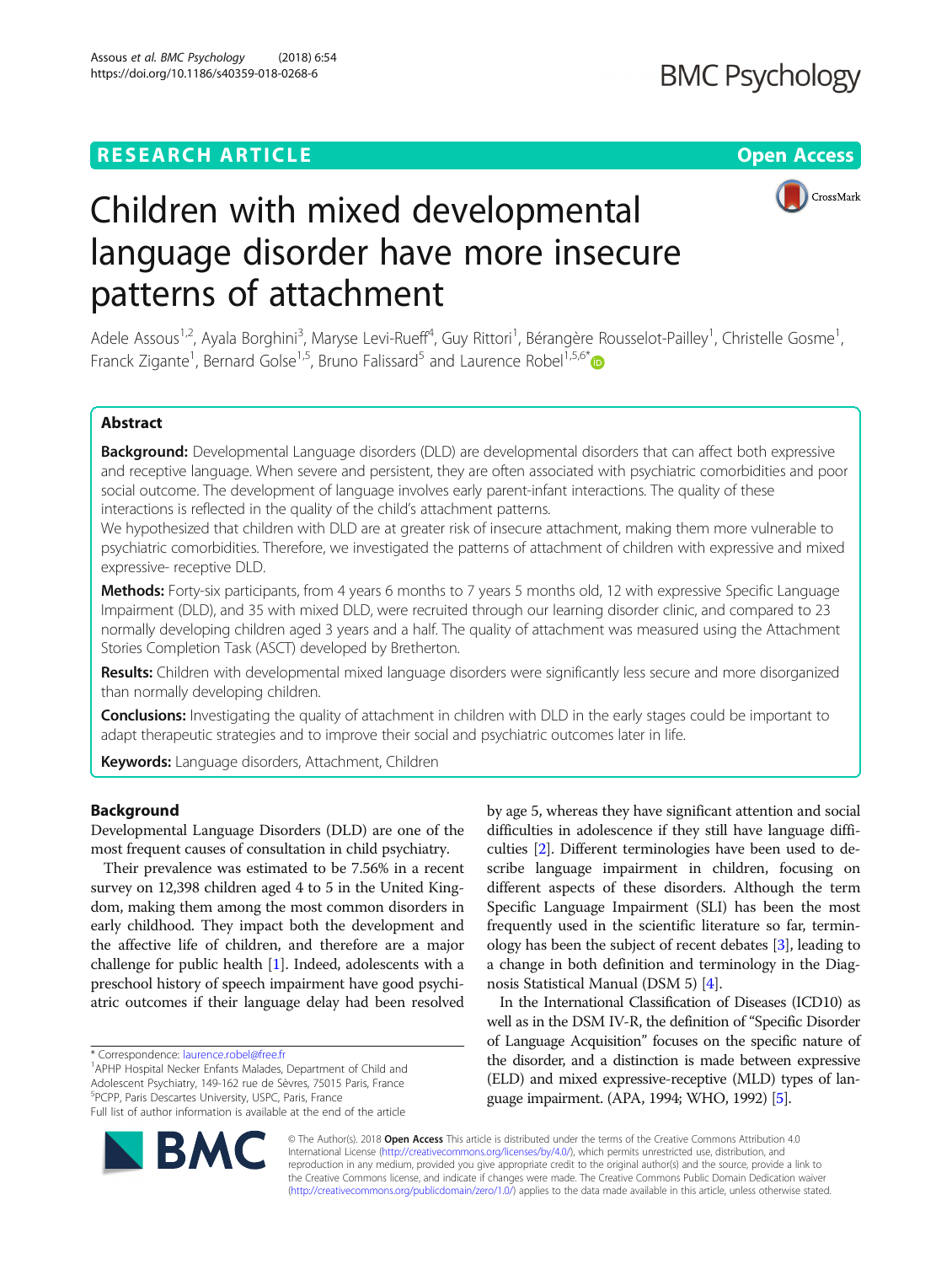In the DSM-5 [\[4](#page-7-0)], "Language Disorders" are included in the neurodevelopmental disorders category. The distinction between expressive and mixed types of language impairment has been removed, as has the difference between verbal and nonverbal intellectual skills; in addition, language disorders can be associated with other diagnoses, such as autism spectrum disorders. In both definitions, the diagnosis comes with certain exclusion criteria, such as neurological disorders, hearing impairment, or intellectual disability, and language disorder has a significant impact on the child's global functioning.

Despite changes in definition and terminology, the clinical questions raised on the subject of children with language difficulties remain the same. How do children with major language difficulties develop their thought processes, and how do they learn and interact with others? Since children's language develops in interaction with their parents, caregivers and peers, language disorders cannot be studied without considering the processes at play in language development. Geller and Foley [[6\]](#page-7-0) therefore underlined the need to incorporate mental health constructs such as the attachment theory into the study of communication disorders, and to work from a relationship-based perspective with children who are language-impaired.

Attachment theory was first developed by John Bowlby [[7\]](#page-8-0). He defined attachment as an enduring emotional bond that an individual form with another person (1977). He developed the concept of working models as generalized expectations and beliefs about oneself, the world and relationships to others, based on the early experiences babies share with their caregivers. He described two main categories of attachment, secure and insecure. The insecure category includes three different subcategories: insecure-avoidant, insecure ambivalent and insecure disorganized [\[8\]](#page-8-0). Whereas secure attachment is associated with better emotional and cognitive development, insecure-disorganized attachment can later be associated with externalizing and internalizing symptoms and disrupt different areas of development [[9\]](#page-8-0).

What are the interactions between attachment and language development in children? According to Van IJzendoorn and collaborators [[10](#page-8-0)], language development is stimulated in the context of a secure attachment relationship. This was confirmed by Murray and Yingling [[11](#page-8-0)], who demonstrated the additive effects of attachment and home stimulation on language competence, in 24-months-old typically developing children, especially for receptive abilities.

In children with DLD, the links between attachment and language development have not been studied. Although DLD has been demonstrated to be a markedly genetic disorder, genetic effects are complex, and involve strong links between genetic factors and the environment [[12](#page-8-0)]. Onnis [[13](#page-8-0)] suggested new directions for research, in order to study how early verbal and non-verbal attachment practices on the part of caregivers may mediate the expression of human systems of language. The link between language delay and early interactions was studied by Holditch-Davis et al., in prematurely born children [[14](#page-8-0)]. They showed that mothers of language-delayed prematurely born children provided less interactive stimulation than mothers of children with typical language skills, suggesting that their child's poor comprehension discourages maternal involvement. Negative feedback of this sort could also be present between children with DLD and their mothers, and interfere with the construction of a secure attachment, resulting in the potentialization of genetic factors influencing the development of language. The relation between language development and attachment is not linear, but is rather part of a circular process that takes place in the early interaction between the child and his caregivers.

Both language difficulties and insecure attachment patterns could then contribute to the high prevalence of psychiatric disorders observed later in life [\[15](#page-8-0)]. Indeed, Snowling and collaborators [\[2\]](#page-7-0), in 71 adolescents from 15 to 16 years old with a preschool history of speech impairment, showed that those who still had specific expressive difficulties exhibited significant attention problems, and those with receptive and expressive difficulties had significant social difficulties in adolescence, whereas children whose language delay had been resolved by age 5 and a half had good psychiatric outcomes. The frequent comorbidities between psychiatric symptoms and language impairment point to the need to place the entire spectrum of language disorders in an integrated framework [\[16](#page-8-0)], and to adapt therapeutic approaches to the needs of each child early enough to prevent adverse language or social outcomes.

Therefore, the aim of our study was to study the patterns of attachment in children with DLD. Our hypothesis was that insecure patterns of attachment are more frequent in children with language disorders and contribute to their high rates of psychiatric disorders and poor social outcome in later adolescence. In order to study the construction of attachment in children with language disorders, we chose the Attachment Stories Completed Task developed by Bretherton [[17](#page-8-0)]. This test can be used in young children from 3 years of age, because they can complement their narratives with actions, therefore limiting the impact of language on the construction of the stories. We used the Q-sort scoring validated by Milkovitch [[18](#page-8-0)] on a French-speaking control group. This measure provides a dimensional analysis of attachment and enables a quantitative as well as a qualitative approach. We investigated the attachment profiles of 46 children with expressive or mixed expressive-receptive language disorders in comparison with 23 normally developing children. Our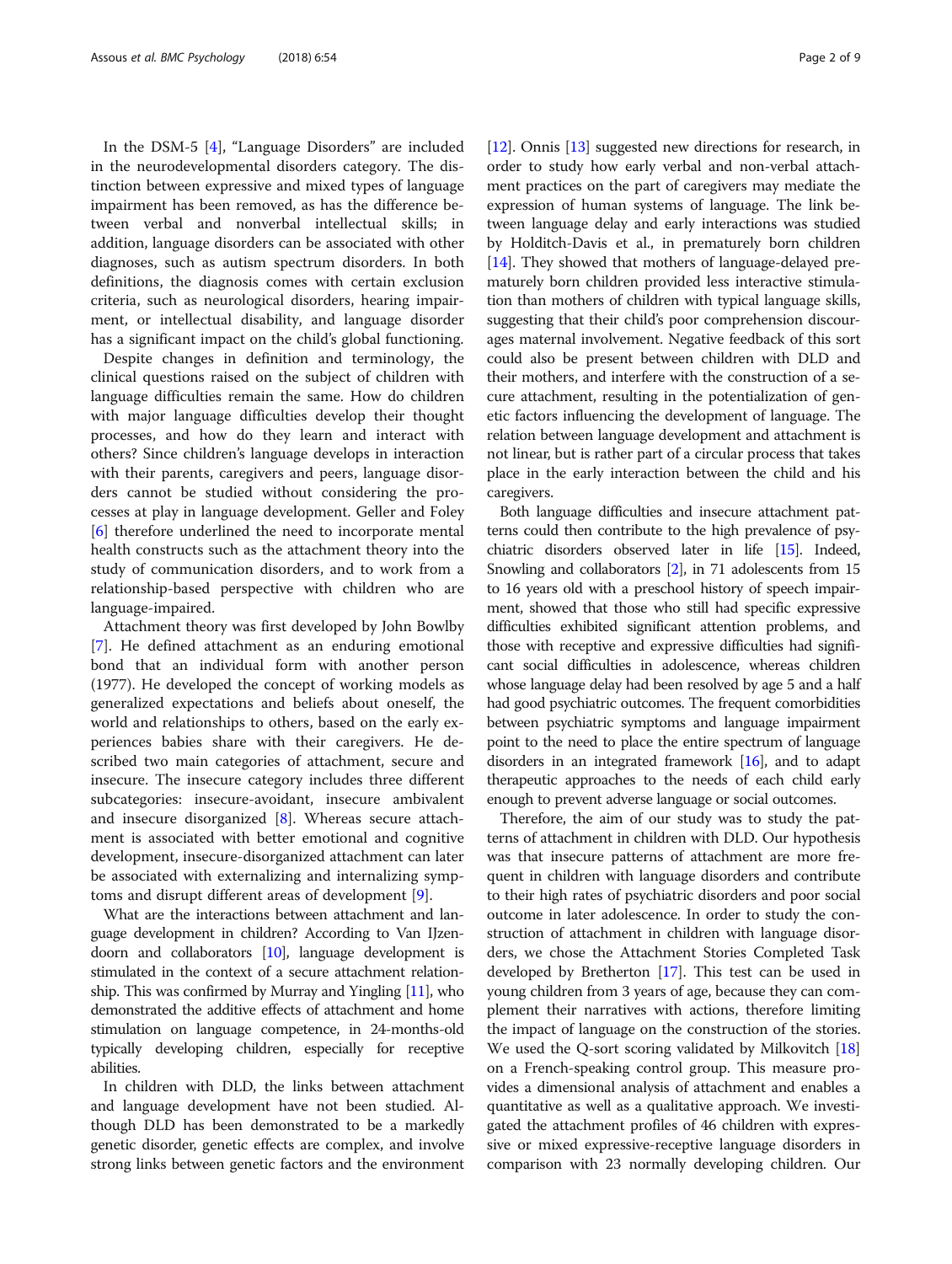hypothesis was that children with language disorders were more likely to exhibit insecure attachment patterns than normally developing children, especially when they had a mixed expressive-receptive language disorder.

## Methods

## Population

Forty-six children, 12 girls and 34 boys aged 4–9 years with developmental language disorders (DLD), 11 with ELD and 35 with MLD, were investigated. These participants were recruited among children referred to our inand out-patient clinic for severe and persistent language impairments between January 2012 and January 2014. The children underwent a comprehensive diagnostic examination consisting of a review of developmental history and of psychiatric and school records, a neuropsychological examination, and a standardised language test. An ICD-10 diagnosis was established by consensus between a psychologist, a speech therapist, and a senior psychiatrist involved in the evaluation of the child. Participants were diagnosed with DLD if they met the relevant ICD-10 criteria after language, psychological and psychomotor evaluations.

Language evaluation consisted of standardized validated tests in French of expression and comprehension. Inclusion criteria were scores adjusted to two standard deviations below the mean on expressive language subtests for ELD, and scores adjusted to two standard deviations below the mean on both expressive and receptive subtests for MLD.

Psychological evaluation included cognitive and projective assessments. Intellectual functioning was investigated with the appropriate Wechsler Intelligence Scale WISC-IV or the WPPSI-III tests. Inclusion criteria were a significant difference between the "verbal" and "performance" subscale scores (above 1.5 SD) and a Performance Intellectual Quotient (PIQ) over 70. We used projective tests (CAT, scenotest) for the psychopathological assessment.

For the psychomotor evaluation, we used standardised validated tests (NP-MOT, see below) assessing global and fine motor skills and coordination (Batterie d'évaluation des fonctions neuro-psychomotrices de l'enfant, NP-MOT, Vaivre-Douret L, ECPA, Paris, 2006).

Exclusion criteria were children with autism spectrum disorders, intellectual disability, neurological disorders or hearing loss. They were excluded after clinical and paramedical assessments (psychiatric evaluation, electroencephalography, audiometry).

The control group included 23 children, 15 girls and 8 boys who were recruited from the general population during their first months of life. This control group was part of a longitudinal study by the Lausanne research group and was chosen because of the absence of any language impairment. Ethics approval (N°20,110,508) was provided by the Ile de France ethics committee "Comité de Protection des Personnes" CPP-IDF2 de France II and written informed consent was obtained from participating parents and from the children when possible. Concerning the control group, the university of Lausanne ethics committee approved the research protocol.

## Language assessment

Different aspects of language were assessed using validated tasks in French from different language batteries (ELO, NEEL, see below) according to the possibilities and the age of the children: Receptive Vocabulary, Expressive Vocabulary, Word Repetition, phonology, Sentence Understanding, and Sentence Completion (assessment of oral language - Evaluation du Langage Oral - ELO, Khomsy, 2001; new tests for language assessment - Nouvelles Epreuves pour l'Examen du Langage - N-EEL, Chevrie-Muller C and Plaza, 2001).

These tests were validated on 900 and 540 Frenchspeaking children respectively, aged from 3 to 11 and from 3.7 to 8.7 years. Results are presented as percentiles or standard deviations from the mean. For most participants, all tasks were administered in a 60-min session.

Since the scoring systems of these different tests differ, we adjusted the scoring system and determined severity levels, as previously described by Demouy et al. [\[19\]](#page-8-0). We first considered the means and standard deviations or percentiles for each task. To adjust the scoring systems to the different tests, for each participant we determined the corresponding age for each score, and then calculated the discrepancy between "verbal age" and chronological age. The difference was converted into a severity rating using a 5-point Likert-type scale, 0 standing for the expected level for chronological age, 1 for 1-year delay from the expected level for the chronological age, 2 for a 2-year delay, 3 for a 3-year delay, and 4 for more than 3 years' delay. The expressive index was obtained by the summing of expressive vocabulary and sentence completion scores, and the receptive index by the summing of the receptive vocabulary and sentence understanding scores (Table [2](#page-4-0)). These three severity indexes were then used for the correlation analyses.

## Attachment story completion task (ASCT)

The ASCT has been specifically developped to assess attachment in children aged 3 to 8 [[17\]](#page-8-0). Findings obtained with the ASCT have been validated in several studies with 3-year-olds, older preschoolers and school age children in several countries, including France [\[20](#page-8-0)]. Correlations have been reported with maternal AAIs, children's self-representations and social competence at school. The ASCT has also been used in clinical group of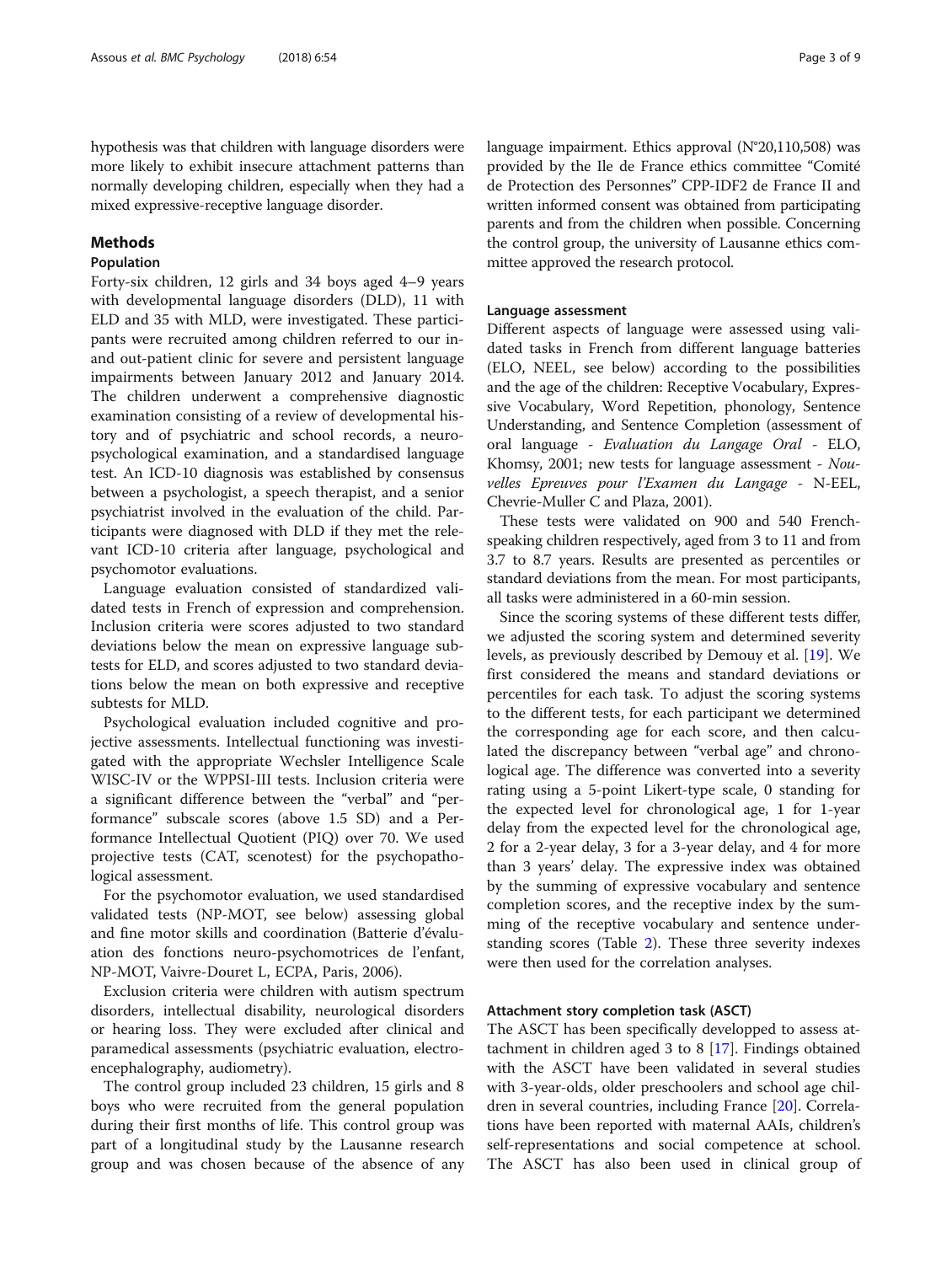children, such as children with cleft lip and/or palate in a recent longitudinal study [\[21](#page-8-0)].

It is composed of stories where the themes are intended to trigger the children's attachment system and assess their attachment patterns. To complete the stories initiated, the children are given a set of dolls, each initially introduced as a member of a family (mother, father, children, and grandmother).

Each story beginning is presented by the examiner in a staged manner and the children are then asked to show and say what happens next.

There are 5 stories:

- Spilt juice: members of the family are together to celebrate the child's birthday. Suddenly, the child spills some juice. What happens next?
- Hurt knee: the family goes into the garden. The child wants to climb on the rocks but his mother is worried and tells him that she is anxious that he might fall and hurt his knee. What happens next?
- Monster in the bedroom: The parents put their child to bed after dinner. The child plays in his room and hears a noise. The child says: "Oh no! There is a monster in my bedroom". What happens next?
- Going away: The parents tell their children that they will be away for the week-end, and that they must stay with their grand-mother. What happens next? The examiner then provokes the departure of the parent's figures if the participant does not. What happens during the parents' absence and when they return?
- Reunion: The child wants to play with his dog Toby, with his mother's agreement. However, Toby is not there. What happens next?

All the stories involve attachment-related issues. Indeed, the conflicts arising at the beginning of each story enable us to investigate how the children relate to parental figures.

Each assessment was filmed and then coded according to the Attachment Story Completion Task Q-sort (ASCT Q-sort) [[18,](#page-8-0) [22\]](#page-8-0).

The ASCT Q-Sort is composed of 65 items that describe the form and the content of the stories. This enables the quality of attachment of each participant to be described according to four categories: security, disorganization (disruption), deactivation (avoidance), and hyper activation (resistance-ambivalence).

- Secure strategies are characterized by the ability to solve different conflicts with the help of parental figures.

-Deactivated attachment strategies tend to avoid conflicts; in the stories, parental characters are neither reassuring nor punitive.

- Hyper-activated strategies tend to focus on negative information, without being able to find a constructive solution.

- Disorganized narratives are characterized by the absence of a coherent strategy. For instance, the child loses control or is completely inhibited during play. The deactivated, hyper-activated and disorganized categories are defined as insecure [\[18\]](#page-8-0).

The result of the test gives a description of the child's quality of attachment in a dimensional manner (score for each category). In the development of the scoring system, the scores were normalized (T scores:  $M = 50$ , SD = 10) on a control group of 187 French-speaking normally developing children [\[18\]](#page-8-0). Each child has a score on each of the four attachment style dimensions. Scores are significantly different from the mean when they are below 45 or over 55. However, a global attachment category can be deduced using the dimension where the participant scored the highest, or over 55. The results also enable an analysis of content and narrative characteristics according to 7 different scales: collaboration, parental support, positive narrative, expression of affects, reaction to separation, symbolic distance and poor narrative skills.

#### Statistical analysis

Statistical analyses were performed on R software version 2.4.

We first investigated whether there was a correlation between the attachment patterns and the language severity index scores by calculating the Spearman correlation coefficients for the 4 attachment scores and the expressive and receptive severity indexes. We checked that the language scores within-groups did not correlate with attachment scores.

We used ANOVA to compare the characteristics of the children in the three groups (ELD, MLD, and control,  $p < =0.05$ ).

A two by three contingency table with  $\chi^2$  tests was used to compare attachment categories (secure versus insecure) and groups (MLD, ELD and control). We then performed multiple ANOVA followed by Tukey post hoc comparisons across the 4 attachment categories in the 3 groups, and across the 7 narrative scales for the three groups ( $p < 0.05$ ).

## Results

## Characteristics of the groups

The characteristics of the children in the three groups are shown in Table [1.](#page-4-0) Children with DLD and children in the control group were significantly different for gender  $(X2(n = 69) = 8.865, p = 0.03)$ , age  $(p = 0.001)$ , and VIQ scores (F  $(2,49)$  =75.92,  $p < 0.01$ ), but not PIQ scores (F  $(2,54)$  =3.13,  $p = 0.05$ ). Mean SES (socio economical status) was calculated as a mean of the levels of education and employment of mothers and fathers, as in Miljkovitch et al. (2003). There were no significant differences between the socio-economic status of the controls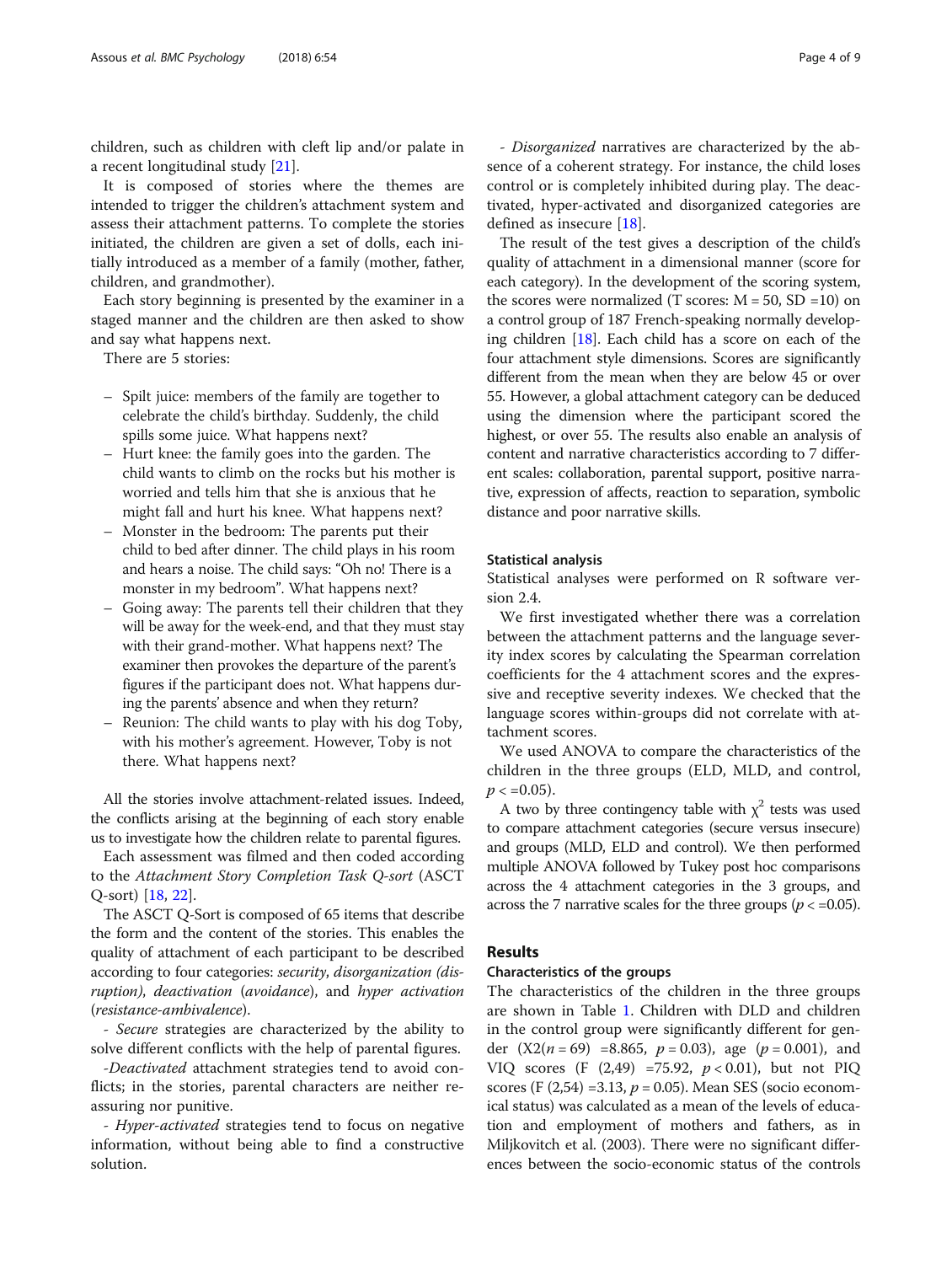<span id="page-4-0"></span>Table 1 Characteristics of the children with expressive (ELD), mixed language disorder (MLD), and normally developing children

| Group                                  |        | ELD        | <b>MLD</b>  | Control   |
|----------------------------------------|--------|------------|-------------|-----------|
| Number of children<br>N (% of total)   |        | 11(24)     | 35 (76)     | 23 (100)  |
| Age (year. months)<br>Mean (SD)        |        | 5.8 (0.99) | 6.5(2.16)   | 3.7(0.07) |
| Gender                                 | Male   | 8(72)      | 26 (74)     | 8(35)     |
| n (%)                                  | female | 3(28)      | 9(25)       | 15 (65)   |
| VIO<br>Mean (SD)                       |        | 85 (23)    | 64 (14)     | 120 (27)  |
| PIO<br>Mean (SD)                       |        | 109 (14)   | 97 (16)     | 107 (55)  |
| Expressive severity index<br>Mean (SD) |        | 2.45(1.49) | 4.15(2.17)  |           |
| Receptive severity index<br>Mean (SD)  |        | 0.68(0.68) | 4.15 (2.09) |           |

ELD Expressive Language Disorder, MLD Mixed language disorder, VIQ Verbal Intellectual Quotient, PIQ Performance Intellectual Quotient, SD Standard Deviation

 $(2.91 (0.6))$  and DLD group  $(2.59 (0.83))$  (F  $(1.67) = 2.65$ ,  $p = 0.1$ ). Table 1.

## Correlation between attachment scores and language impairment scores

To check that the results of the ASCT were not biased by poor language understanding or expression, we investigated whether there was a correlation between the attachment patterns and the language severity index scores.

The Spearman correlation coefficients for the 4 attachment scores and the expressive and receptive severity indexes showed no correlation between the attachment scores and the two severity indexes (Table 2).

The children all attempted to recount what happened next, as requested. The stories completed by the children were both played out and put into words. The quality of the language was not taken into consideration in the coding system. We noticed that children with language impairments were looking for the reactions of the investigator during play.

Table 2 Correlation between the 4 attachment dimensions and the expressive and receptive severity index in the Developmental Language Disorder (DLD) group

| Attachment     | Expressive severity index |      | Receptive severity index |      |  |
|----------------|---------------------------|------|--------------------------|------|--|
|                | Rho                       |      | Rho                      |      |  |
| Secure         | $-0.21$                   | 0.15 | $-0.19$                  | 0.19 |  |
| Deactivated    | 019                       | 0.19 | 0.21                     | 0.15 |  |
| Hyperactivated | 0.002                     | 0.98 | 0.06                     | 0.65 |  |
| Disorganized   | O 11                      | 0.44 | $-0.06$                  | 0.67 |  |

Rho Spearman correlation coefficient;  $p < =0.05$ 

## Children with DLD are more insecure than controls. Among children with DLD, those with MLD are more insecure and more disorganized

Differences in the proportions of insecure (deactivated, hyperactivated or disorganized categories of attachment) and secure attachment patterns across MLD, ELD, and control groups were investigated first.

The  $\chi^2$  comparison showed that the proportion of children with insecure attachment was significantly higher in the group of children with a mixed language disorder  $(X2(n = 69) = 7.914, p = 0.02)$  (Table [3](#page-5-0)).

We then looked which attachment dimensions differed between MLD, ELD, and control groups.

ANOVA comparisons showed significant differences for the secure and disorganized dimensions (Table [4](#page-5-0)). Post-hoc Tukey comparisons showed that children in the MLD group were significantly different from children in the control group for both the secure  $(t = -7.63(3.08), p = 0.04)$ and the disorganized dimensions ( $t = 4.48(3.14)$ ,  $p = 0.05$ ).

## Children with MLD, but not ELD, have poorer narrative skills and express fewer affects than controls

The ANOVA comparison of the scores obtained on the 7 different narration scales by the three groups of children showed significant differences between groups in the expression of affect and poor narrative skill dimensions (Table [5](#page-6-0)). Tukey Post-hoc comparisons showed a significant decrease in the expression of affect in the MLD group in comparison to both the ELD group  $(t = -1)$ 12.88(4.43);  $p = 0.014$ ) and the controls  $(t = -8.76(3.44))$ ;  $p = 0.035$ ), as well as poorer narrative skills in the MLD group, compared to controls  $(t = 8.18(3.4); p = 0.031)$ .

The differences seen in the expression of affects and the poor narrative skills could be related to the language impairment among children with MLD, since we found a weak correlation between the severity score on the expressive scale and the narrative scales "Symbolic distance" (Rho =  $-0.4$ ;  $p = 0.01$ ) "poor narrative skills" (Rho = 0.35;  $p = 0.03$ ), and "Appropriate Expression of Affect" (Rho = 0.34;  $p = 0.04$ ) in the MLD group, but not in the ELD group (Spearman correlation coefficient;  $p < =0.05$ ).

#### **Discussion**

To our knowledge, this is the first time that quality of attachment has been assessed in children with language disorders or specific language impairment using the ASCT. Results showed that the attachment style in children with mixed language disorders (MLD) was less secure and more disorganized than in normally developing children.

The children included in this study had severe and persistent language disorders despite speech remediation. Our results show that it is possible to assess their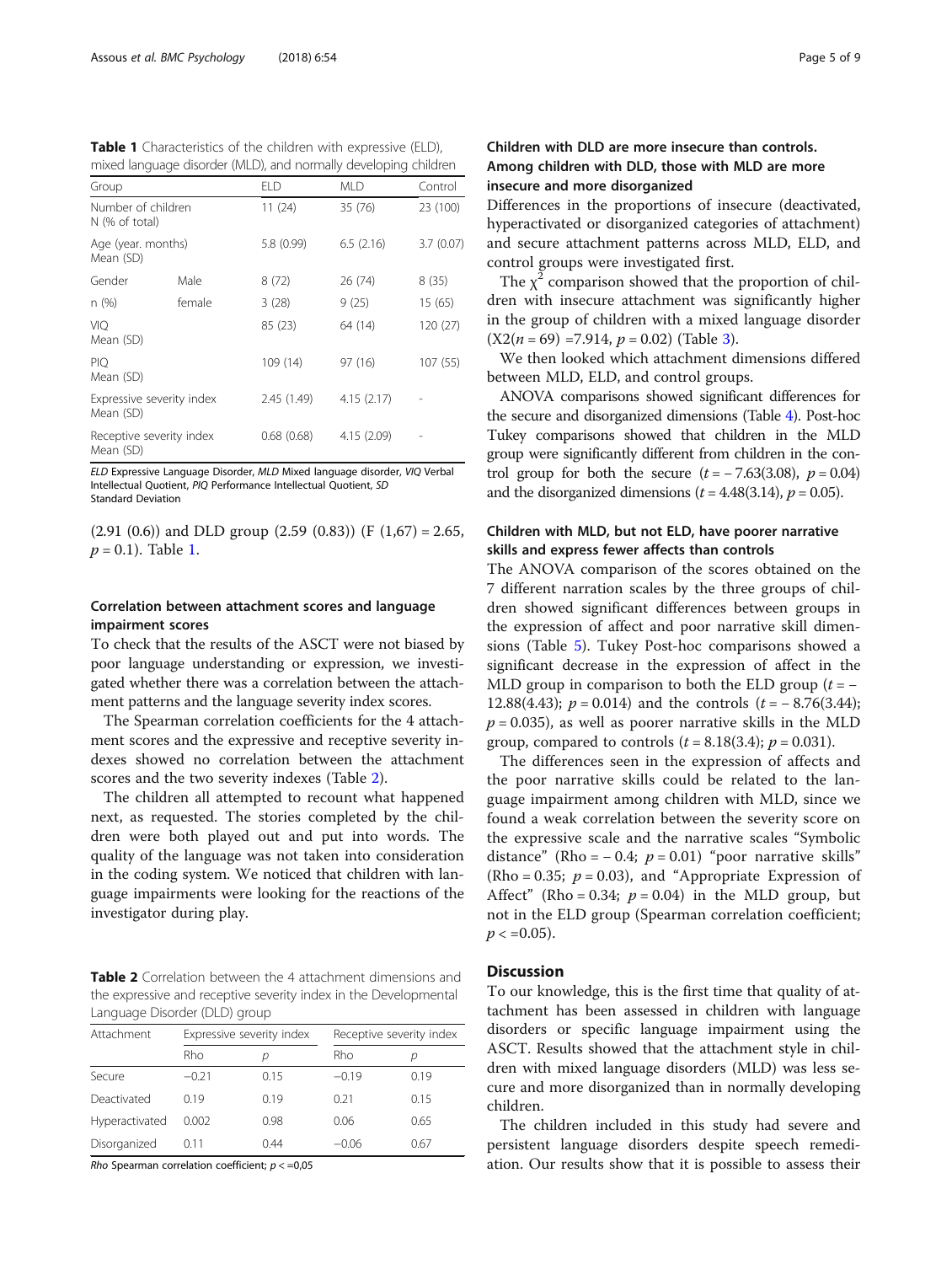<span id="page-5-0"></span>Table 3 Proportion of secure and insecure attachment in children with ELD, MLD and control children

| Attachment   | $ELD n = 11$ | MLD $n = 35$ | Control $n = 23$ | value | dt |          |
|--------------|--------------|--------------|------------------|-------|----|----------|
| Secure (%)   | 0.63         | 0.25         | 0.56             | 7.91  |    | $0.019*$ |
| Insecure (%) | 0.36         | $0.75*$      | 0.43             |       |    |          |

ELD Expressive Language Disorder, MLD Mixed Language Disorder, C Control

Pearson Chi-Square \* < = 0.05

attachment patterns with the ASCT despite their language impairment. The children were able to continue the story initiated by the investigator using dolls, acting and language. Moreover, we showed that the results we obtained on the patterns of attachment were not influenced by the children's difficulties in expression or understanding, since attachment scores in the four categories were not correlated to the expressive, receptive, and global index severity scores.

Our results show that children with mixed language disorders have significantly lower scores on the secure dimension and higher scores on the disorganized dimension, than children in the control group. This is not the case for children with expressive language disorders. The children in the three groups were able to perceive theme, but the children of the MLD group experienced greater difficulty in expressing their affects and in elaborating coherent stories.

Qualitatively, disorganization was manifested through several aspects: children lost their symbolic distance by acting themselves instead of acting through the dolls, they denied separation by erasing the beginning of the story, they launched into catastrophic never-ending scenarios, with very little cooperation between the different dolls and poor support from the parental figures. This disorganization was clearly revealed by the themes of separation and conflict contained in the ASCT, since the same children developed very restrictive scenarios in their free play (scenotest).

Higher disorganization scores among children of the MLD group could reflect the impact of the child's poor comprehension on his caregiver's involvement, which would then interfere with the construction of a secure attachment, as shown in prematurely born children with language delay [\[13](#page-8-0)]. Indeed, the understanding of language precedes its expression, and is stimulated in the context of secure attachment in normally developing children [[10\]](#page-8-0). In response to their child's poor

understanding, parents may provide less verbal and non-verbal stimulation, and anticipate their children's needs. The need for the parents to adapt to their child's speech difficulties in turn increases the child's linguistic and affective dependence [[23\]](#page-8-0). This dependence is illustrated in the ASCT task by the fact that children are very dependent on the reactions of the investigator. The experience of separation, which is necessary for language to develop [\[24](#page-8-0)], becomes more and more difficult to overcome, and the process of separation more difficult to complete. As an aggravating factor, the difficulty these children have in using language to express their feelings and to build relationships with others interferes with the "linguistic co-construction of internal coherence" [[25](#page-8-0)].

When the understanding of language was not impaired, in the ELD group, the children were as secure as in the control group, suggesting the early, central role of understanding in the co-construction of a secure attachment. However, we must underline that not all the children in the MLD group were disorganized. This suggests that attachment disorganization is not the linear consequence of difficulties in understanding, but rather results from a circular process that takes place in the early interaction between the child and his caregivers.

The disorganized patterns of attachment observed in children with mixed DLD could be related to the high prevalence of psychiatric disorders and to the poor social prognosis described in these children. Indeed, Yew and O'Kearney [\[26\]](#page-8-0) in their systematic review and meta-analysis reported a high prevalence of psychiatric comorbidities with a marked increase in the severity of diverse emotional, behavioural and ADHD symptoms in DLD children. Adolescents with a history of DLD report levels of peer problems that are 12 times higher than for those without problems, and they are less emotionally engaged in close relationships [\[27,](#page-8-0) [28](#page-8-0)]. Finally, children with mixed DLD have the poorest social prognosis [\[15](#page-8-0), [29\]](#page-8-0). The relationship between insecure attachments and psychopathology has

Table 4 Comparisons of the mean scores of attachment categories in ELD, MLD, and controls

| Attachment Mean (SD) | $FID = 11$    | MID $N = 35$  | Control $N = 23$ | df |      |         |
|----------------------|---------------|---------------|------------------|----|------|---------|
| Secure               | 48.70 (11.68) | 41.38 (11.47) | 49.01(11.47)     | 68 | 3.71 | $0.03*$ |
| Deactivated          | 49.88 (10.12) | 56.65 (10.56) | 51.37(11.06)     | 68 | 2.59 | 0.08    |
| Hyperactivated       | 50.57(10.13)  | 49.94(7.39)   | 48.72(10.55)     | 68 | 0.19 | 0.82    |
| Disorganized         | 55.39(12.31)  | 58.28(10.62)  | 50.79(13)        | 68 | 2.82 | $0.05*$ |
| .                    |               |               |                  |    |      |         |

ANOVA  $*: p < =0.05$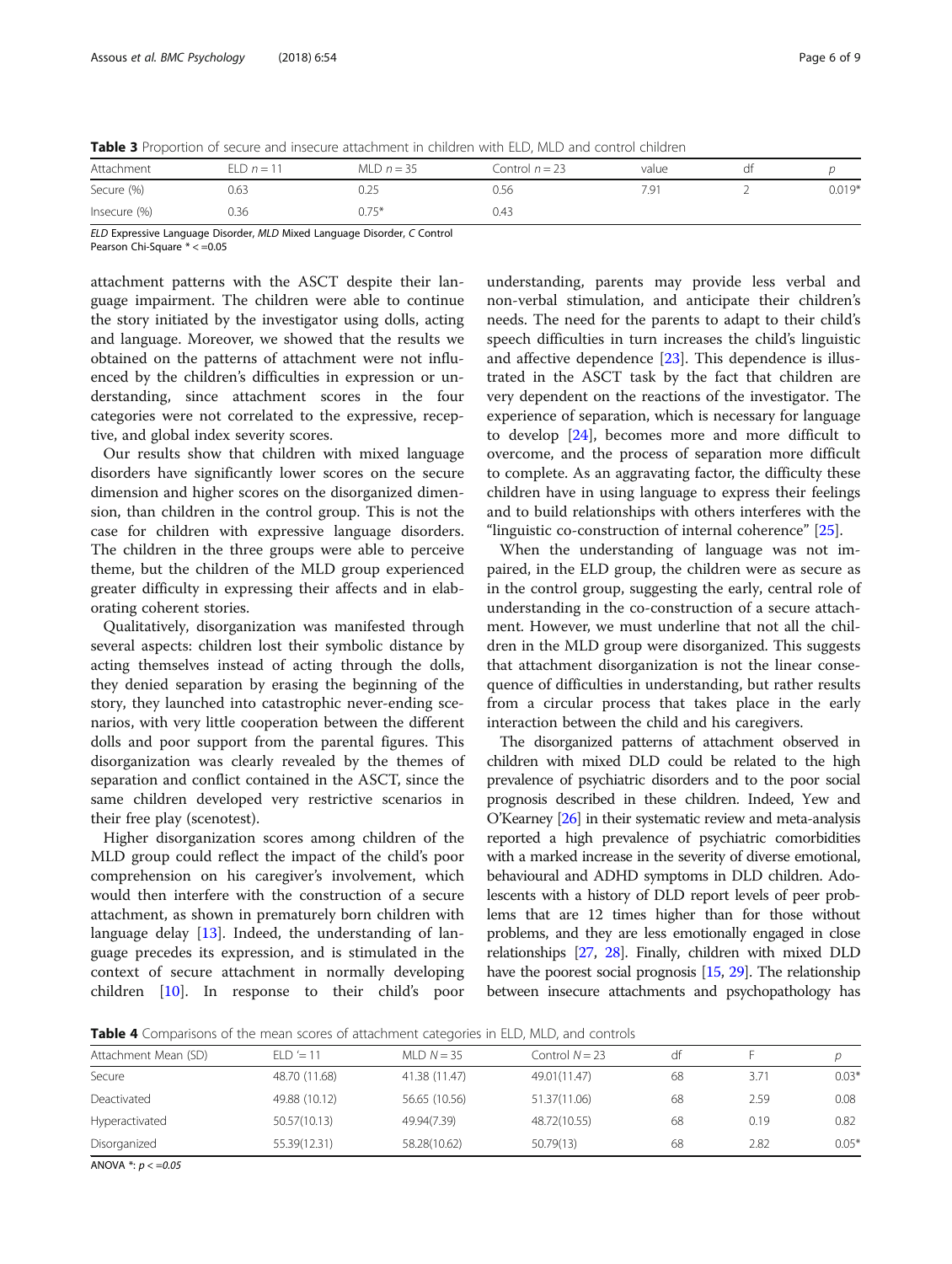| Attachment Mean (SD)   | $ELD N = 11$  | $MLD N = 35$  | Control $N = 23$ | df |      | р       |
|------------------------|---------------|---------------|------------------|----|------|---------|
| Collaboration          | 54.04 (12.15) | 45.85 (11.79) | 50.44 (12.14)    | 68 | 0.71 | 0.4     |
| Parental Support       | 48.18 (11.49) | 46.69 (9.54)  | 48.48 (11.51)    | 68 | 0.28 | 0.59    |
| Positive narrative     | 45.77 (16.70) | 41.45 (11.13) | 48.82 (12.41)    | 68 | 3.91 | $0.05*$ |
| Expression of affect   | 52.18 (13.75) | 39.29*(14.19) | 48.05 (9.87)     | 68 | 2.71 | 0.10    |
| Reaction to separation | 50.55 (11.15) | 44.86 (9.12)  | 48.01 (8.57)     | 68 | 0.55 | 0.46    |
| Symbolic distance      | 55.37 (9.31)  | 48.40 (9.77)  | 49.43 (12.45)    | 68 | 0.05 | 0.8     |
| Poor narrative skills  | 51.71 (11.52) | 59.65*(12.78) | 51.46 (10.00)    | 68 | 4.2  | $0.04*$ |

<span id="page-6-0"></span>Table 5 Comparison of narrative scales in ELD, MLD, and controls

ANOVA comparison.  $p' < 0.05$ 

already been demonstrated [\[9](#page-8-0), [30](#page-8-0), [31](#page-8-0)]. We therefore think that it may be very important to investigate the attachment patterns of children with DLD early on, together with language and cognitive assessments. The need to investigate additional factors has already been underlined by the Catalise consortium (a multinational and multidisciplinary Delphi consensus study of problems of language development) who recently proposed a set of consensual statements aiming to refer and assess children with language disorders [[32](#page-8-0)]. These factors need to be evaluated early on, in order to improve the developmental trajectory of these children, and to decrease the serious negative consequences of their disorder for their educational and social outcomes [[33,](#page-8-0) [34\]](#page-8-0).

We have shown here that the ASCT can be used to investigate the attachment representations of children with language disorders. The initiation of the stories by the investigator helps the children to construct their scenarios, and the use of dolls enables them to unroll their stories even if words or syntax are lacking. The playful dimension of the task removes the stress of the evaluation, both for the child and for his/her parents. The information included in the test can be explained to the parents and can facilitate their understanding of the psychological difficulties encountered by their child, and the need for a psychotherapeutic approach combined with speech remediation when needed. In addition, the Q-score coding system developed by Miljkovitch [[18](#page-8-0), [22](#page-8-0)] gives a description of the attachment profile of each child according to a continuum, in a dimensional rather than in a categorical perspective, and gives access to the content of the stories. It is also sensitive to the changes induced by therapeutic approaches [[35](#page-8-0)].

## Limitations

There are several limitations to our study.

A first limitation is related to the fact that we have investigated the children's patterns of attachment with the ASCT, a test using language, in a group of children with a language impairment. This is the reason why we have checked through the correlation tests that there was no correlation between the scores of language impairment and the results on the category of attachment. ASCT has been specifically developped to assess attachment in children aged 3 to 8, and it has already been used in children with cleft lip and/or palate in a longitudinal study [\[20](#page-8-0)]. Other instruments for the evaluation of children's attachment through parental or professional reports have been developed, such as a questionnaire aimed to measure attachment of three to 6 year old children by observers in kindergarten, but the results obtained were not concordant with the other attachment measures, such as the strange situation for preschool children and the attachment story completion task [\[36](#page-8-0)]. Parent report on their child's attachment profile have been developed only for very young children under 1 year [\[37\]](#page-8-0). Therefore, the ASCT seems to be the best way to evaluate attachment representation in our population, despite language impairment.

A second limitation is related to the fact that our sample size is small, impacting the statistical power of our analysis. Indeed we could not make a power analysis to calculate the sample size, because severe language disorders are not frequent. Therefore we were not able to include more participants through our inpatient unit for children with language disorders. However, we obtained statistically significant differences between groups. Moreover, we have already published research papers comparing the characteristics of smaller groups on patients with DLD on multiple tasks [[38](#page-8-0)].

A third limitation is related to the fact that the control group was recruited by another team, in another Frenchspeaking country, with a different gender ratio and a smaller group of children. However, we checked that the two groups did not differ in terms of socio-economic status, and that there was no difference in the distribution of the 4 attachment categories according to gender (ANOVA,  $p > = 0.05$ ). We had the same results when comparing the ASCT scores of the DLD groups to the theoretical mean. Indeed ASCT scores were previously normed and validated on a large sample of typically developing children. Children in the two groups were significantly different according to their VIQ ( $p = 0.0001$ ) but not to their PIQ ( $p > 0.05$ ), as a consequence of the language impairment among children with DLD. However, the fact that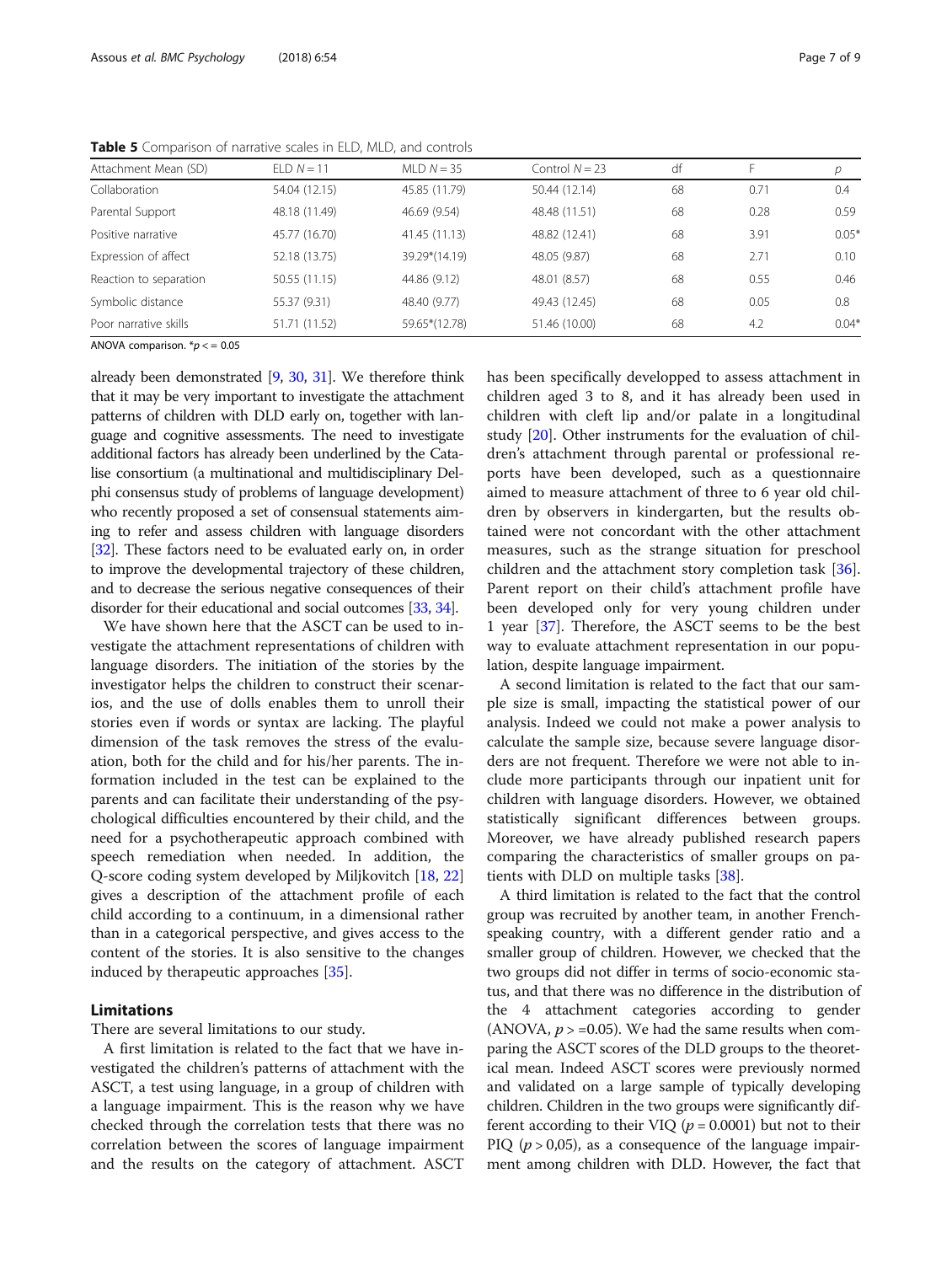<span id="page-7-0"></span>the control group was younger reduced the differences between the DLD and control groups in their raw intellectual performances. Further to this, a previous study by Miljkovitch [\[20\]](#page-8-0) showed that attachment profiles were not correlated to IQ, and we have shown here that there was no correlation between the severity of the language impairment and the distribution of the attachment patterns. On the contrary, we found a weak correlation between the severity scores on the expressive and narrative scales symbolic distance, poor narrative skills and appropriate expression of affects in the MLD group. The quantitative results obtained for narrative abilities on these three scales thus need to be interpreted with caution, as is the case with young pre-schoolers. Indeed, for pre-schoolers, Miljkovitch et al. [\[20\]](#page-8-0) stated that the most important aspect is how the children process the attachment themes presented in the stories and how they respond to themes of distress, suggesting the need to "consider secondarily how these reactions could influence children's narrative ability". We think that the same precautions need to be taken with children presenting a language impairment.

## Conclusions

Our study is a first attempt to capture the vulnerability of children with DLD towards psychiatric disorders through the perspective of attachment. We found that the use of the ASCT was well suited to the characteristics of children with DLD, especially at younger ages, when therapeutic interventions are thought to be the most efficacious. Our results showed that children with MLD were more insecure than children in the general population, with a larger proportion of disorganized profiles. Since insecure attachment is associated with a higher risk of developing psychiatric disorders, we think that investigating the quality of attachment in children with DLD is useful, in order to adapt therapeutic interventions.

We need to confirm these results on a larger group of children, to see if the attachment profiles we have described are stable over time even if there is language improvement, and to ascertain whether insecure profiles are correlated with psychiatric disorders at later ages. The next step would be to investigate whether the combination of speech remediation and specific psychotherapeutic approaches has an impact on both the attachment patterns of these children, and their social and psychiatric outcomes.

#### Abbreviations

ASCT: Attachment story completion task; DLD: Developmental language disorder; ELD: Expressive language disorder; ELO: Oral language assessment for children; ICD: International classification of diseases; MLD: Mixed expressive receptive language disorder; NEEL: New language assessment for children; SLI: Specific language impairment; WISC: Wechsler intelligence scale for children; WPPSI: Wechsler

#### Acknowledgements

We would like to thank the children and their parents for their participation to the study. We are very grateful to Dr. S. Haabersat for her fruitful advice in statistical analysis and drafting.

#### Funding

Not applicable

#### Availability of data and materials

The de-identified datasets analysed during the current study are available from the corresponding author on reasonable request.

#### Authors' contributions

AA performed the inclusions, the psychological assessments, the ASCT assessments and coding, and contributed to the design and the drafting of the paper. AB an MLR performed the statistical analysis. GR performed the language assessment. FZ, CG and BRP supervised and participated to the ASCT coding process. BG participated in the interpretation of the results. BF participated in the methodological design of the study. LR directed the work (original idea, design, and drafting). All authors read and approved the final manuscript.

#### Ethics approval and consent to participate

The research followed the declaration of Helsinki principles and was approved by the ethical committee CCP "Comité de Protection des Personnes" Paris-IDF 3 under the Ethics approval (N°20,110,508). All parents gave their written consent for their children's participation to the research.

#### Consent for publication

Not applicable

#### Competing interests

The authors declare that they have no competing interests.

#### Publisher's Note

Springer Nature remains neutral with regard to jurisdictional claims in published maps and institutional affiliations.

#### Author details

<sup>1</sup> APHP Hospital Necker Enfants Malades, Department of Child and Adolescent Psychiatry, 149-162 rue de Sèvres, 75015 Paris, France. <sup>2</sup>UFR Etudes Psychanalytiques, University Paris Diderot, Sorbonne Paris Cité, CRPMS, 75013 Paris, France. <sup>3</sup>SUPEA Pedopsychiatrie de liaison, SUPEA, CHUV 1011 Lausanne, Switzerland. <sup>4</sup>CHS Sainte Anne, Department of Child and Adolescent Psychiatry, UPPEA, 1 rue Cabanis, 75014 Paris, France. <sup>5</sup>PCPP, Paris Descartes University, USPC, Paris, France. <sup>6</sup>CESP, INSERM U1178, Paris-Descartes University, USPC, Paris, 75014 Paris, France.

## Received: 26 February 2018 Accepted: 2 November 2018 Published online: 15 November 2018

#### References

- 1. Norbury CF, Gooch D, Wray C, Baird G, Charman T, Simonoff E, Vamvakas G, Pickles A. The impact of nonverbal ability on prevalence and clinical presentation of language disorder: evidence from a population study. J Child Psychol Psychiatry. 2016;57(11):1247–57.
- 2. Snowling MJ, Bishop DV, Stothard SE, Chipchase B, Kaplan C. Psychosocial outcomes at 15 years of children with a preschool history of speechlanguage impairment. J Child Psychol Psychiatry. 2006;47(8):759–65.
- 3. Reilly S, Bishop DVM, Tomblin B. Terminological debate over language impairment in children; forward movement and sticking points. Int J Lang Commun Disord. 2014;49(4):452–62.
- 4. American Psychiatric Association. Diagnostic and statistical manual of mental disorders (DSM-V). Washington DC: American Psychiatric Publishing; 2013.
- 5. World health Organization. The ICD-10 classification of mental and behavioral disorders: clinical descriptions and diagnostic guidelines. Geneva: World Health Organization; 1992.
- Geller E, Foley GM. Expanding the "ports of entry" for speech-language pathologists: a relational and reflective model for clinical practice. Am J Speech Lang Pathol. 2009;18(1):4–21.